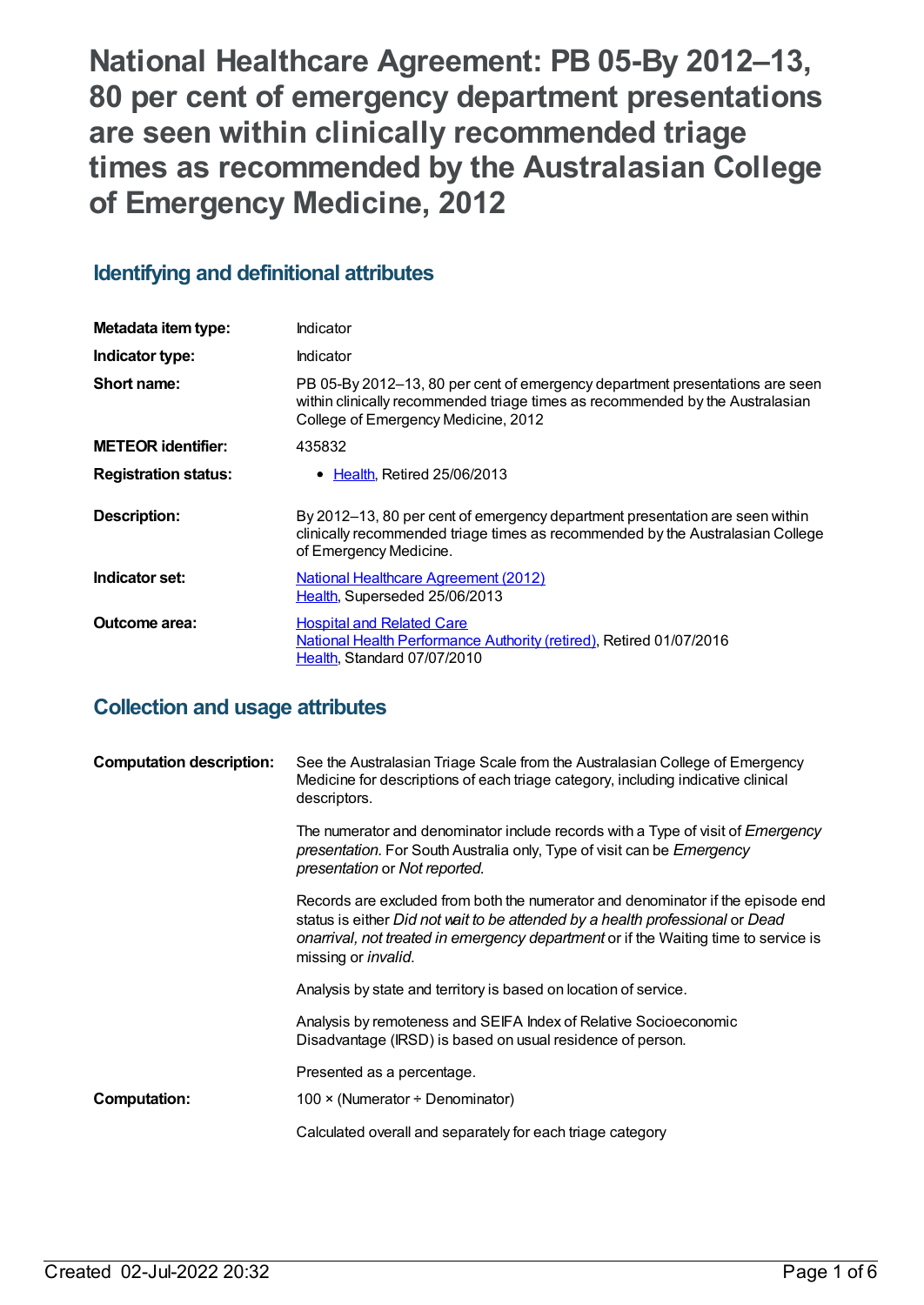**Numerator:** Number of presentations to public hospital emergency departments that were treated within benchmarks for each triage category:

- Triage category 1: seen within seconds, calculated as less than or equal to 2 minutes
- Triage category 2: seen within 10 minutes
- Triage category 3: seen within 30 minutes
- Triage category 4: seen within 60 minutes
- Triage category 5: seen within 120 minutes

#### **Numerator data elements: Data Element / Data Set**

Non-admitted patient emergency department service [episode—type](https://meteor.aihw.gov.au/content/270362) of visit to emergency department, code N

#### **Data Source**

National [Non-admitted](https://meteor.aihw.gov.au/content/394733) Patient Emergency Department Care Database

**NMDS / DSS**

[Non-admitted](https://meteor.aihw.gov.au/content/374220) patient emergency department care NMDS 2010-11

**Guide for use**

Data source type: Administrative by-product data

# **Data Element / Data Set**

Non-admitted patient emergency department service [episode—triage](https://meteor.aihw.gov.au/content/390392) category, code N

### **Data Source**

National [Non-admitted](https://meteor.aihw.gov.au/content/394733) Patient Emergency Department Care Database

#### **NMDS / DSS**

[Non-admitted](https://meteor.aihw.gov.au/content/374220) patient emergency department care NMDS 2010-11

### **Guide for use**

Data source type: Administrative by-product data

# **Data Element / Data Set**

Non-admitted patient emergency department service [episode—waiting](https://meteor.aihw.gov.au/content/390412) time (to service delivery), total minutes NNNNN

#### **Data Source**

National [Non-admitted](https://meteor.aihw.gov.au/content/394733) Patient Emergency Department Care Database

#### **NMDS / DSS**

[Non-admitted](https://meteor.aihw.gov.au/content/374220) patient emergency department care NMDS 2010-11

### **Guide for use**

Data source type: Administrative by-product data

**Denominator:** Total presentations to public hospital emergency departments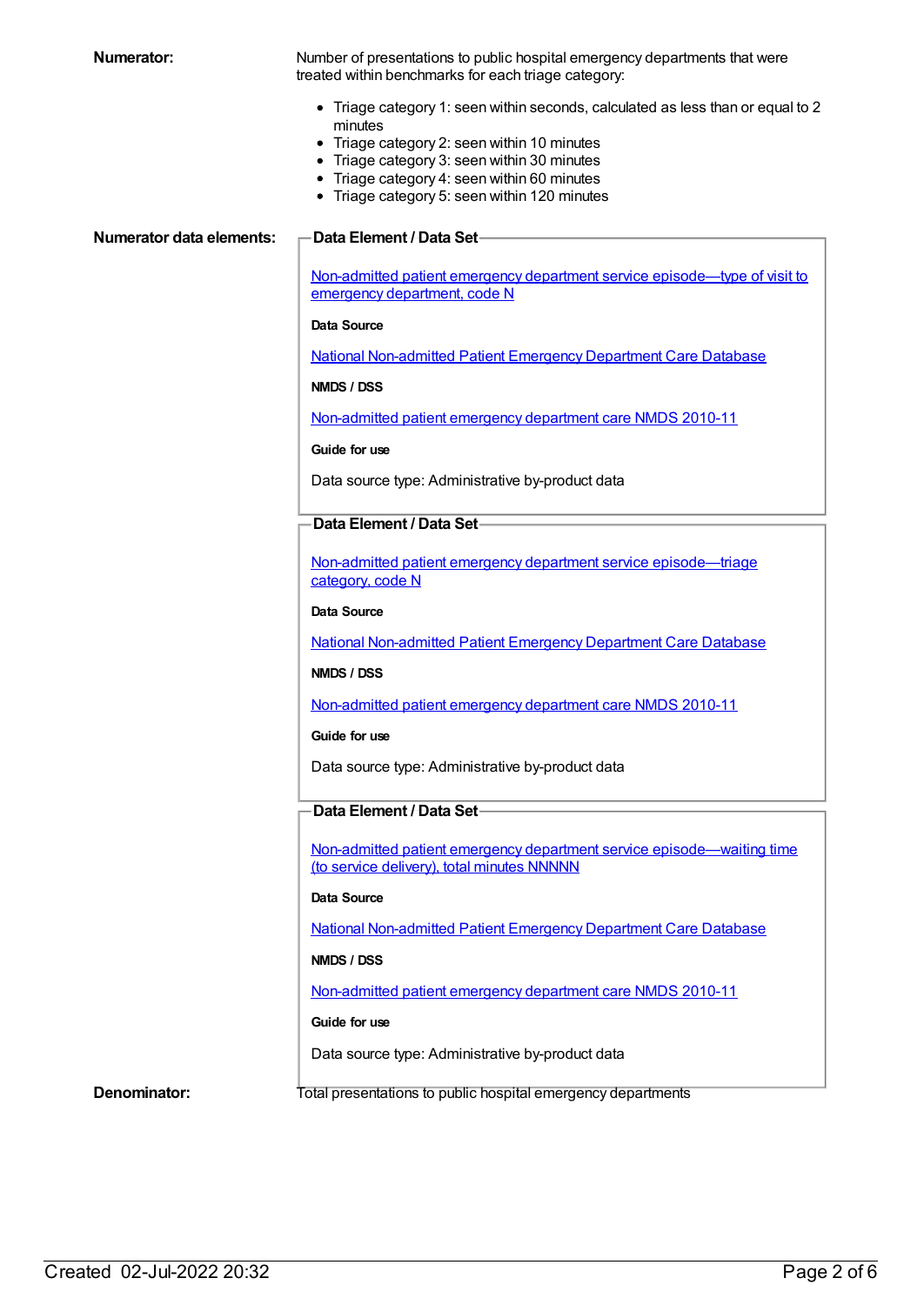## **Denominator data elements:**

# **Data Element / Data Set**

Non-admitted patient emergency department service [episode—type](https://meteor.aihw.gov.au/content/270362) of visit to emergency department, code N

#### **Data Source**

National [Non-admitted](https://meteor.aihw.gov.au/content/394733) Patient Emergency Department Care Database

**NMDS / DSS**

[Non-admitted](https://meteor.aihw.gov.au/content/363530) patient emergency department care NMDS 2008-10

**Guide for use**

Data source type: Administrative by-product data

## **Data Element / Data Set**

Person-person identifier, XXXXXX[X(14)]

**Data Source**

National [Non-admitted](https://meteor.aihw.gov.au/content/394733) Patient Emergency Department Care Database

**NMDS / DSS**

[Non-admitted](https://meteor.aihw.gov.au/content/374220) patient emergency department care NMDS 2010-11

**Guide for use**

Data source type: Administrative by-product data

## **Data Element / Data Set**

Non-admitted patient emergency department service [episode—episode](https://meteor.aihw.gov.au/content/322641) end status, code N

#### **Data Source**

National [Non-admitted](https://meteor.aihw.gov.au/content/394733) Patient Emergency Department Care Database

**NMDS / DSS**

[Non-admitted](https://meteor.aihw.gov.au/content/374220) patient emergency department care NMDS 2010-11

#### **Guide for use**

Data source type: Administrative by-product data

**Disaggregation:** 2009–10 (revised for peer group) and 2010–11—Nationally, by triage category, by SEIFA Index of Relative Socioeconomic Disadvantage (IRSD) deciles

> 2009–10 (revised for peer group) and 2010–11—State and territory, by triage category, by:

- peer group
- Indigenous status
- remoteness (Australian Standard Geographical Classification Remoteness Structure)
- SEIFA IRSD quintiles

Disaggregation by peer group is limited to Peer Groups A and B, as this is the scope of the collection, and coverage varies for other hospitals by state and territory.

Some disaggregation may result in numbers too small for publication.

| <b>Disaggregation data</b><br>elements: | - Data Element / Data Set |  |
|-----------------------------------------|---------------------------|--|
|                                         | Data Element              |  |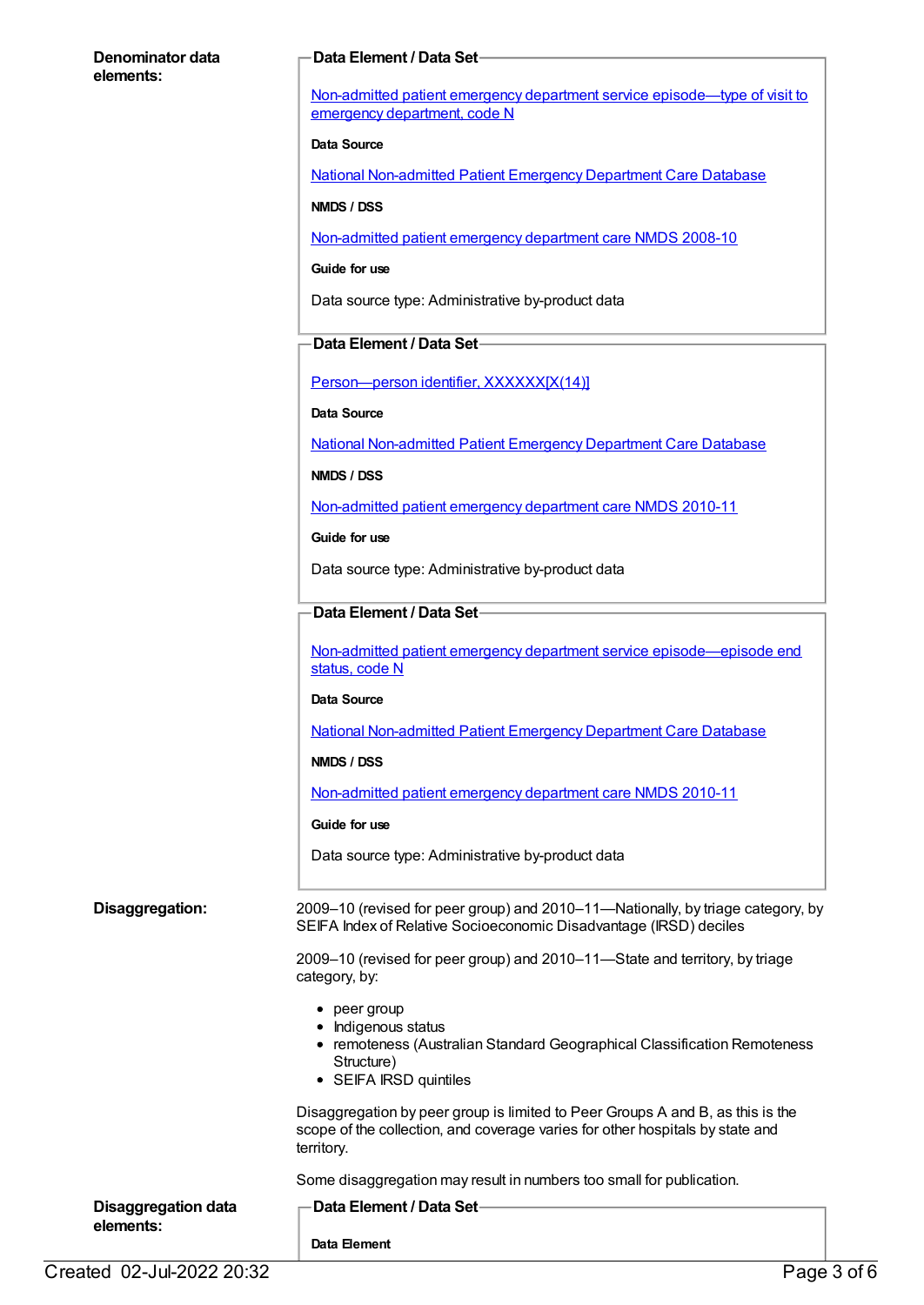Hospital peer group

**Data Source**

National [Non-admitted](https://meteor.aihw.gov.au/content/394733) Patient Emergency Department Care Database

**NMDS / DSS**

[Non-admitted](https://meteor.aihw.gov.au/content/374220) patient emergency department care NMDS 2010-11

**Guide for use**

Data source type: Administrative by-product data

# **Data Element / Data Set**

[Establishment—Australian](https://meteor.aihw.gov.au/content/269941) state/territory identifier, code N

**Data Source**

National [Non-admitted](https://meteor.aihw.gov.au/content/394733) Patient Emergency Department Care Database

**NMDS / DSS**

[Non-admitted](https://meteor.aihw.gov.au/content/374220) patient emergency department care NMDS 2010-11

**Guide for use**

Data source type: Administrative by-product data

# **Data Element / Data Set**

[Person—Indigenous](https://meteor.aihw.gov.au/content/291036) status, code N

**Data Source**

National [Non-admitted](https://meteor.aihw.gov.au/content/394733) Patient Emergency Department Care Database

**NMDS / DSS**

[Non-admitted](https://meteor.aihw.gov.au/content/374220) patient emergency department care NMDS 2010-11

**Guide for use**

Data source type: Administrative by-product data

# **Data Element / Data Set**

[Person—area](https://meteor.aihw.gov.au/content/386783) of usual residence, geographical location code (ASGC 2009) **NNNNN** 

**Data Source**

National [Non-admitted](https://meteor.aihw.gov.au/content/394733) Patient Emergency Department Care Database

# **NMDS / DSS**

[Non-admitted](https://meteor.aihw.gov.au/content/374220) patient emergency department care NMDS 2010-11

**Guide for use**

Data source type: Administrative by-product data Used for disaggregation by remoteness and SEIFA IRSD

# **Data Element / Data Set**

Non-admitted patient emergency department service [episode—triage](https://meteor.aihw.gov.au/content/390392) category, code N

# **Data Source**

National [Non-admitted](https://meteor.aihw.gov.au/content/394733) Patient Emergency Department Care Database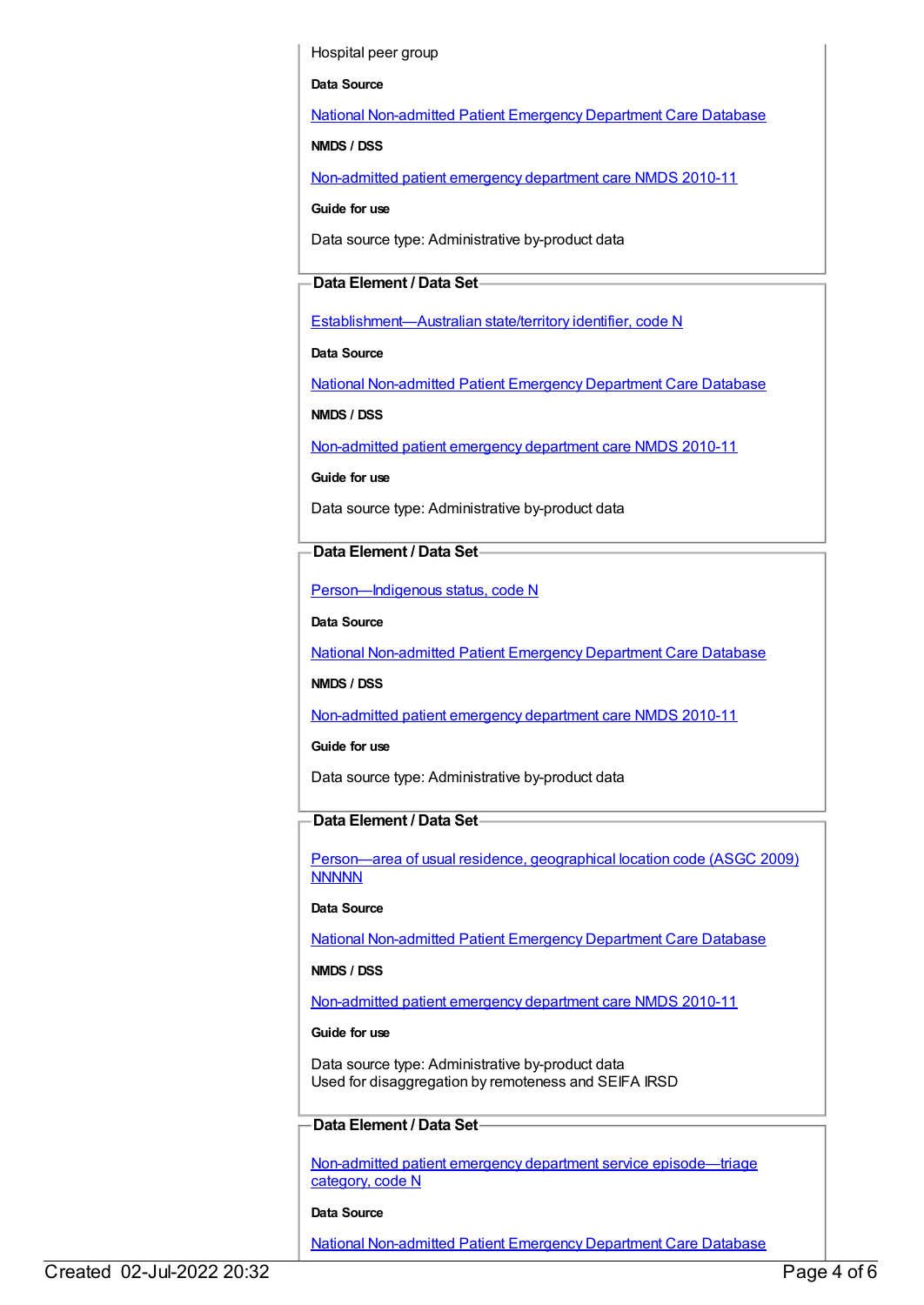## **NMDS / DSS**

[Non-admitted](https://meteor.aihw.gov.au/content/374220) patient emergency department care NMDS 2010-11

### **Guide for use**

Data source type: Administrative by-product data

**Comments:** Most recent data available for 2012 CRC report: 2010–11

Baseline: 2007–08

# **Representational attributes**

| <b>Representation class:</b> | Percentage      |
|------------------------------|-----------------|
| Data type:                   | Real            |
| Unit of measure:             | Service contact |
| Format:                      | N[N.NN]         |
|                              |                 |

# **Indicator conceptual framework**

| <b>Framework and</b> | <b>Accessibility</b> |
|----------------------|----------------------|
| dimensions:          |                      |

# **Data source attributes**

| Data sources: | Data Source                                                      |  |
|---------------|------------------------------------------------------------------|--|
|               | National Non-admitted Patient Emergency Department Care Database |  |
|               | Frequency                                                        |  |
|               | Annual                                                           |  |
|               | Data custodian                                                   |  |
|               | Australian Institute of Health and Welfare                       |  |

# **Accountability attributes**

| <b>Reporting requirements:</b>                  | National Healthcare Agreement              |
|-------------------------------------------------|--------------------------------------------|
| Organisation responsible<br>for providing data: | Australian Institute of Health and Welfare |

**Further data development /** Specification: Interim **collection required:**

**Source and reference attributes**

# **Relational attributes**